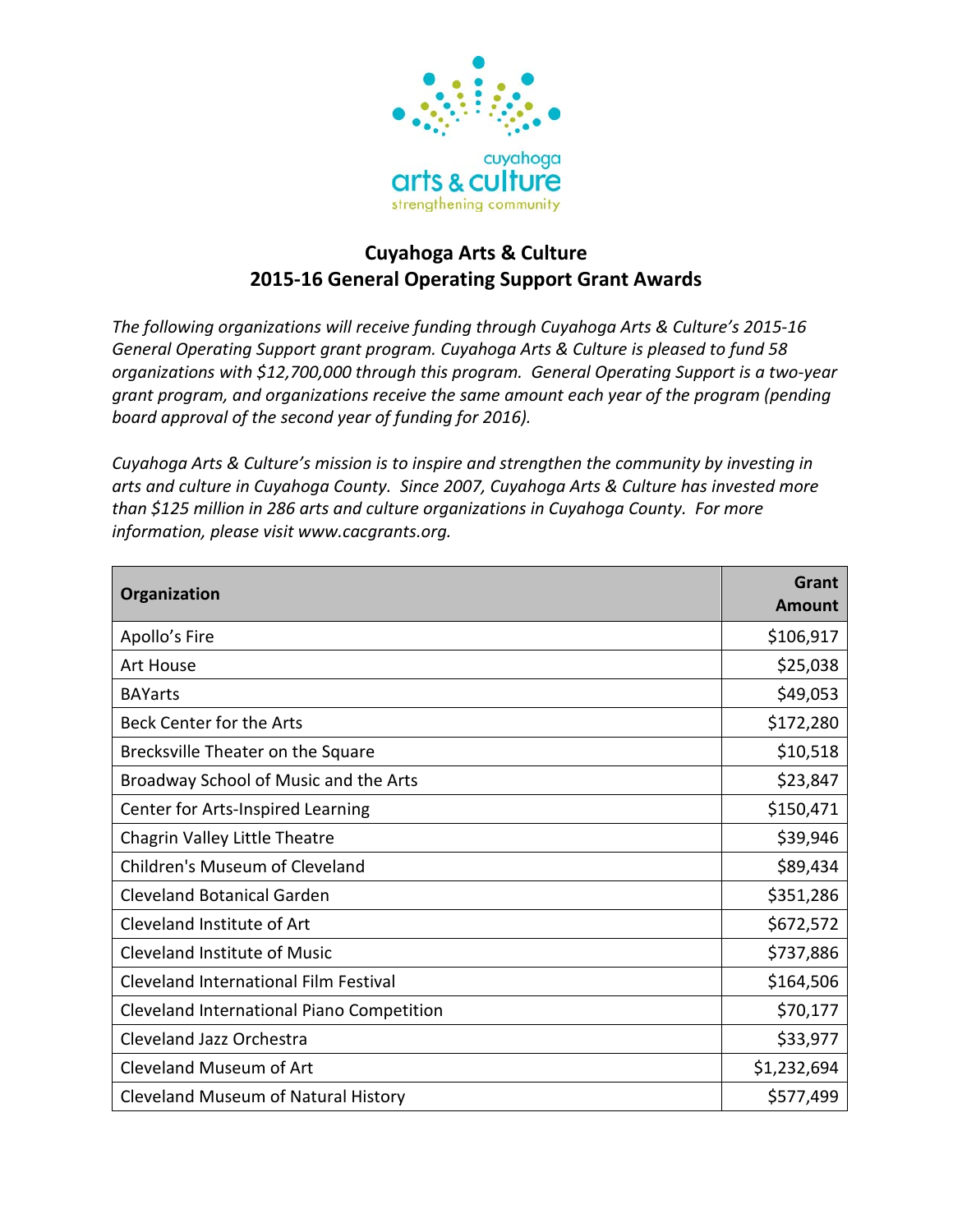| <b>Cleveland Play House</b>                                       | \$337,280   |
|-------------------------------------------------------------------|-------------|
| <b>Cleveland POPS Orchestra</b>                                   | \$80,224    |
| <b>Cleveland Public Theatre</b>                                   | \$109,278   |
| <b>Cleveland Restoration Society</b>                              | \$83,412    |
| Community Partnership for Arts and Culture                        | \$92,515    |
| Contemporary Youth Orchestra                                      | \$27,100    |
| DANCECleveland                                                    | \$55,941    |
| Dancing Wheels                                                    | \$50,262    |
| Dobama Theatre                                                    | \$35,816    |
| <b>Great Lakes Science Center</b>                                 | \$361,952   |
| <b>Great Lakes Theater</b>                                        | \$215,042   |
| GroundWorks DanceTheater                                          | \$46,293    |
| HeightsArts                                                       | \$23,075    |
| <b>ICA-Art Conservation</b>                                       | \$92,381    |
| ideastream                                                        | \$879,245   |
| <b>Inlet Dance Theatre</b>                                        | \$22,376    |
| Lake Erie Nature & Science Center                                 | \$105,772   |
| LAND studio                                                       | \$231,920   |
| Maltz Museum of Jewish Heritage                                   | \$155,493   |
| Morgan Art of Papermaking Conservatory and Educational Foundation | \$33,779    |
| Museum of Contemporary Art Cleveland                              | \$158,954   |
| Nature Center at Shaker Lakes                                     | \$80,495    |
| <b>Near West Theatre</b>                                          | \$62,461    |
| North Coast Men's Chorus                                          | \$27,192    |
| Opera Circle                                                      | \$19,200    |
| PlayhouseSquare                                                   | \$1,395,695 |
| Progressive Arts Alliance                                         | \$47,105    |
| Rainey Institute                                                  | \$69,486    |
| Rock and Roll Hall of Fame and Museum                             | \$989,574   |
| <b>Roots of American Music</b>                                    | \$25,984    |
| <b>Shaker Historical Society</b>                                  | \$18,805    |
| <b>Singing Angels</b>                                             | \$44,216    |
| <b>SPACES</b>                                                     | \$52,853    |
| The Cleveland Orchestra                                           | \$1,518,755 |
| The Music Settlement                                              | \$225,193   |